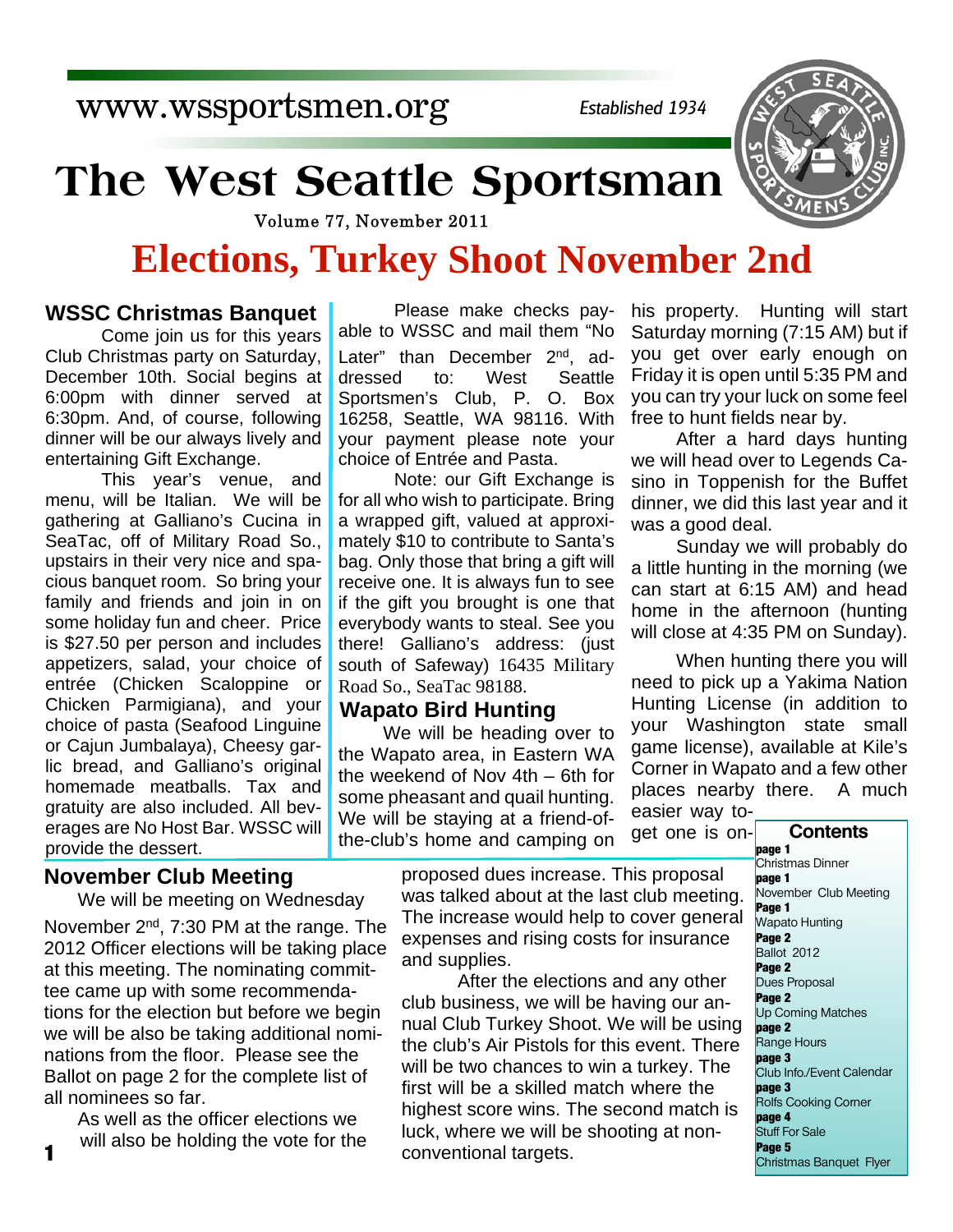#### **Ballot**

#### **WSSC 2012 Officer Elections**

Vote for one in each position except Trustee vote for two.

#### **President**

Greg Boyd

\_\_\_\_\_\_\_\_\_\_\_\_\_\_\_\_\_\_\_\_\_\_\_\_\_ Write in

#### **Vice President**

Rick Robbins

\_\_\_\_\_\_\_\_\_\_\_\_\_\_\_\_\_\_\_\_\_\_\_\_\_ Write in

#### **Secretary**

Tony Olszewski

\_\_\_\_\_\_\_\_\_\_\_\_\_\_\_\_\_\_\_\_\_\_\_\_\_ Write In

#### **Recording Secretary**

Brian Dunham

\_\_\_\_\_\_\_\_\_\_\_\_\_\_\_\_\_\_\_\_\_\_\_\_\_ Write in

#### **Treasurer**

Cam Robison

\_\_\_\_\_\_\_\_\_\_\_\_\_\_\_\_\_\_\_\_\_\_\_\_\_ Write in

#### **Trustee (Vote for 2)**

Eric Iwamato Tom Kocir

\_\_\_\_\_\_\_\_\_\_\_\_\_\_\_\_\_\_\_\_\_\_\_\_\_ Write in

\_\_\_\_\_\_\_\_\_\_\_\_\_\_\_\_\_\_\_\_\_\_\_\_\_ Write in

#### **Dues Increase Proposal**

This proposal was brought forward and seconded at our October General Meeting. We will vote on the revised proposal at the November General Meeting on November 2nd. Please be sure to be at the meeting to vote. You can contact Greg Boyd (206- 818-4469) with any questions on this proposal.

Original Proposal: Increase dues by \$10 per year and obtain Officers Insurance.

Revised Proposal: Increase dues by \$5 per year and obtain Officers AND Instructors Insurance.

Proposal details:

During our last general meeting, we discussed an insurance policy that our club is lacking that is pretty standard at every other club and corporation. While our general liability policy protects the Club and members from liability in the case someone gets hurt, there are many other liabilities the officers are subject to in the course of conducting club business that we have no protection against currently. Pretty much any lawsuit against the club, including accident, policy and financial would also name each of the officers individually. In essence all of the officers are personally liable for anything any of our members do. The standard policy that organizations have to protect against this is Directors & Officers Insurance (D&O policy). This has been a concern amongst the officers for a number of years and we're getting more people

#### *Wapato from page 1*

line before you go at https://secure.ynwildlife.org/perm its/ A three day license is \$22 and it is \$37 for the entire season. It takes about a week to receive it in the mail but you can print off a temporary good for two weeks when you buy one online. Reservation hunting hours, rules and maps of posted feel free to hunt areas are also available at the above web site. Daily bag limit is 3 Cock Pheasant and 10 Quail. For more information and an address of where we will be staying contact Tony Olszewski at tony@wssportsmen.org.†

not willing to assume this personal liability for the privilege of volunteering.

The proposal at the last meeting was that we would get a quote for this additional coverage and raise dues by \$10 to cover it, but after getting quotes and discussing it at the last officers meeting we would like to modify the proposal for the better.

In obtaining the quote we found another area we are at risk and that's for our instructors and coaches. They also have a unique liability in that someone in one of their classes could go off and have an accident, then try to blame it on their instruction. That type of litigation would be against both the club and the instructor personally. We feel that it's not reasonable to expect our volunteers to bear the entire risk/cost alone, in performing club duties and it's more fair to try to spread out the costs.

*Continued on page 4*

#### **Range Hours and Activity**

Monday - Small Bore - 6:00 PM,<br>Tuesday - Air Pistol League - 6: Air Pistol League, - 6:00 PM y - Juniors - contact Joe  $-351-7134$  or njuniors.com for information.  $t$  members \$2.00, non- members \$4.00, Juniors \$1.00.

### **Up coming Small bore & Air Matches**

| Nov $12th$    | Seattle  | Air Pistol & Standard Pistol       | Cozens        | $10080ay - 4$<br>Wednesday |
|---------------|----------|------------------------------------|---------------|----------------------------|
| Nov 12th-13th | Olympia  | State Indoor Int'l 3-P C'ship West | Crossman      | Matter 206                 |
| Nov 19th      | Puyallup | JORC (West)                        | Shellenberger | joe@vasho                  |
| Dec 3rd       | Olympia  | JOARC (West)                       | Crossman      | Cost: Adul                 |
| Dec 10th      | Seattle  | Air pistol & Standard pistol       | Cozens        | bers $$4.00,$              |

Volume 77, November 2011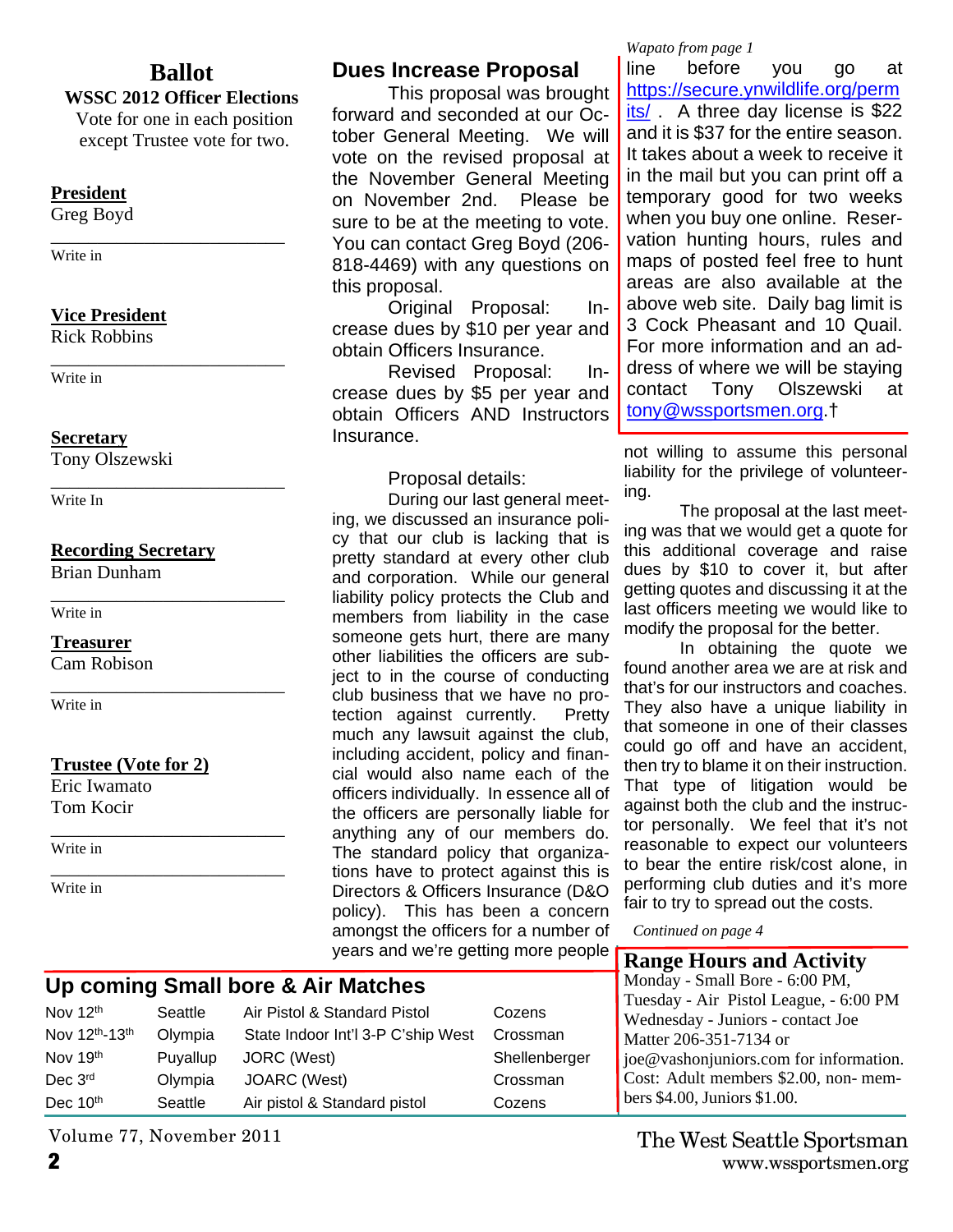#### **The West Seattle Sportsmen's Club Sponsors of the Roger Dahl Rifle Training Range**

President – Tony Olszewski 425-226-5643 Greg Boyd 206-965-9629 Fred Burr Vice Pres. – Steve Loo Fred Burr 206-935-4883 Ernie Frey Secretary – Kristin Shamek 206-940-8729 Richard George Frank Novito Treasurer – Cam Robison Roz & Jerry Mascio



Nov 2nd- Turkey Shoot/ Club Meeting Nov 4th- 6th - Wapato Trip Nov 12th- stadard/air pis tol match Nov 23rd- Board Meeting Dec 10th - standard/air pistol match Dec 11th- Christmas Ban quet

**E v e n t s C a l e n d a r**

Contact us at: info@wssportsmen.org

## Rolf's Cooking Corner

#### **Pheasant Marsala**

Ingredients: 1 pheasant 2-2 ½ lb, cut up 2 Tbs. cooking oil 2 Tbs. butter or margarine Salt Black pepper 3 cups sliced mushrooms 1 medium onion, cut in wedges 2 cloves garlic minced ½ cup chicken broth ¼ cup dry Marsala ½ tsp finely shredded orange peel 8 oz sour cream 2 Tbs. flour ¼ tsp salt

Directions: 1. Preheat over to 325°. Remove skin from pheasant. In a large skillet cook pheasant in hot oil and butter until brown, turning once. Place in a 2 qt baking dish. Sprinkle with salt



and pepper. Add mushrooms, onion, and garlic to skillet. Cook and stir over medium heat for 2-3 min or until onion is tender. Stir in broth, Marsala and orange peel. Pour the mixture evenly over pheasant in baking dish.

2. Bake, covered for about 40 min or until pheasant reaches internal temp of 170°.

3. Using a slotted spoon transfer pheasant and vegetables to a serving dish. Cover and keep warm. Pour cooking juices into a medium sauce pan. In a small bowl stir together sour cream, flour and ¼ tsp salt. Whisk sour cream mixture in to pan with juices until smooth. Cook and stir until thickened and bubbly. Cook and stir for one more minute. Spoon over pheasant and vegetables.†

Dec 23rd- Board Meeting If you have any ideas for programs to have at the club meetings or any good outing ideas let one of the Officers or Trustees know. You may contact us at: info@wssportsmen.org

| <b>New</b>                                                                                                                                                                                                                                                                                                     | <b>MEMBERSHIP APPLICATION</b> |                                                                 | <b>Renewal</b> |  |  |
|----------------------------------------------------------------------------------------------------------------------------------------------------------------------------------------------------------------------------------------------------------------------------------------------------------------|-------------------------------|-----------------------------------------------------------------|----------------|--|--|
| <b>WEST SEATTLE SPORTSMEN'S CLUB</b>                                                                                                                                                                                                                                                                           |                               |                                                                 |                |  |  |
|                                                                                                                                                                                                                                                                                                                |                               |                                                                 | Date           |  |  |
|                                                                                                                                                                                                                                                                                                                |                               |                                                                 |                |  |  |
| propagation and conservation of game birds, game animals, and fish in the State of Washington, do hereby apply<br>for membership in the WEST SEATTLE SPORTSMEN'S CLUB and tender herewith the sum of \$<br>payment of one year's dues.                                                                         |                               |                                                                 |                |  |  |
| "I solemnly swear that I will abide by the Constitution and By-Laws of the West Seattle Sportsmen's Club and<br>help in its up-building and I will not willfully disobey the Game Laws wherever I fish or hunt. I will always be<br>a true sportsman both in the field and to my brother members at all times. |                               |                                                                 |                |  |  |
|                                                                                                                                                                                                                                                                                                                |                               |                                                                 |                |  |  |
| Street Address <b>Street Address</b>                                                                                                                                                                                                                                                                           |                               | If you would like to<br>receive the Club<br>newsletter by email |                |  |  |
|                                                                                                                                                                                                                                                                                                                |                               | check here.                                                     |                |  |  |
| Phone Representation Phone Phone Representation of the Representation of the Representation of the Representation of the Representation of the Representation of the Representation of the Representation of the Representatio                                                                                 |                               |                                                                 |                |  |  |
|                                                                                                                                                                                                                                                                                                                |                               |                                                                 |                |  |  |

Recommended by\_

(New Only)

www.wssportsmen.org **3** The West Seattle Sportsman

Volume 77, November 2011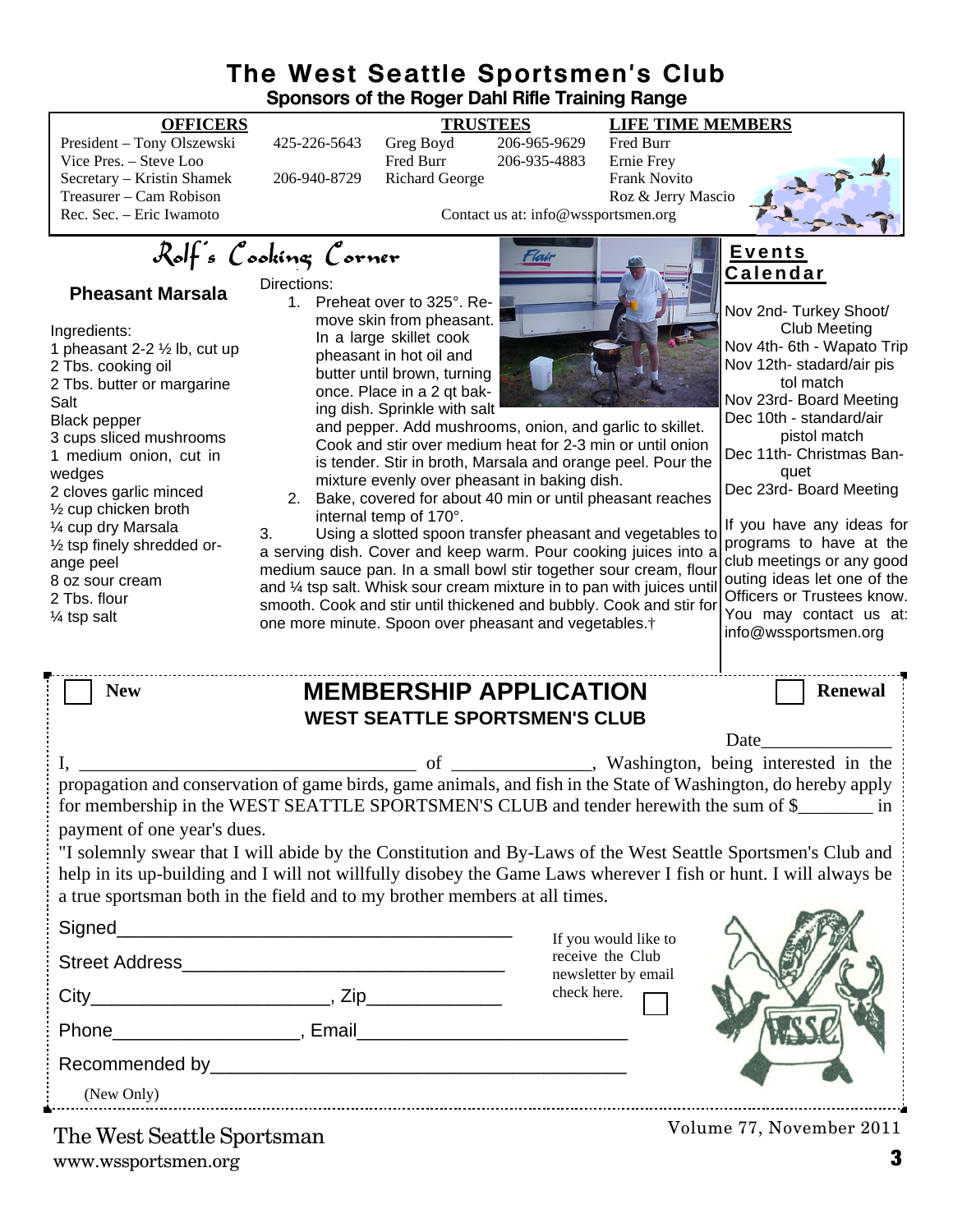#### **Stuff For Sale**

FALE

**For Sale** - 1415 .22 rifle includes scope and iron sights, many accessories included. Contact Fred Burr 206-

935-4883

are Seller & Bellot, Remington, this comes out only once a month. In order to Fiocchi and Winchester. They are sorted in bag in bags of 100 ea for \$5.00 OBO. All Hulls are NO. 7, 7½ , 8, and 9 shot. For more information call 253-740-3001 or email ride4fun3@comcast.net

**For Sale** - Adjustable front shooting rest \$40.00, Leather shooting rest bag \$15.00 call Fred Burr 206-935-4883.

**For Sale -** 35 Remington Ammo - 30 plus rounds rescued from garage sale, age unknown, \$5.00. Call Kim 253-850-7380.

**For Sale** - 12 ga C&H shot gun shell reloader includes dies and powder measure call Fred Burr 206-935- 4883.

**For Sale** - Shotgun Hulls in both "info@wssportsmen.org" listing the item or 12 GA & 20 GA. The are once  $\frac{1}{2}$  contact information. But "Stuff For Sale" in the Figure 3. Contained and most are Federal; some subset tine of your email. Keep in mind that If you have something you would like to list in this section please send an email to Subject line of your email. Keep in mind that be listed in the coming month's newsletter you will need to have your ad emailed to us no later

than the 20<sup>th</sup> of the prior month.....<sup>†</sup>

#### *Dues from page 2*

We also realize that the economy is pretty tough right now and forcing a \$10 membership fee increase might be hard on some of our members so we'd like to propose a \$5 membership fee increase for this year, which would bring it up to \$40.

The quote for both the D&O policy and the instructors policy is \$1240 per year. Our proposal to pay for this would be to move the payment of our general liability policy from our general fund back

#### Volume 77, November 2011 4

to our range fund, where it was paid from until two years ago. We would then pay the D&O and the instructors policies from the general fund. These two policies are actually more expensive than our general liability policy so the \$5 dues increase would make up the difference from what our general fund is currently paying for insurance. This plan would have the result of the range fund not having any more burden then it did until the last couple of years and the general fund wouldn't have any more burden than it did the last couple years. It also drops our proposed \$10 dues increase down to a \$5 increase.



The West Seattle Sportsmen's Club P.O. Box 16258 Seattle, WA 98116

**First Class Mail**